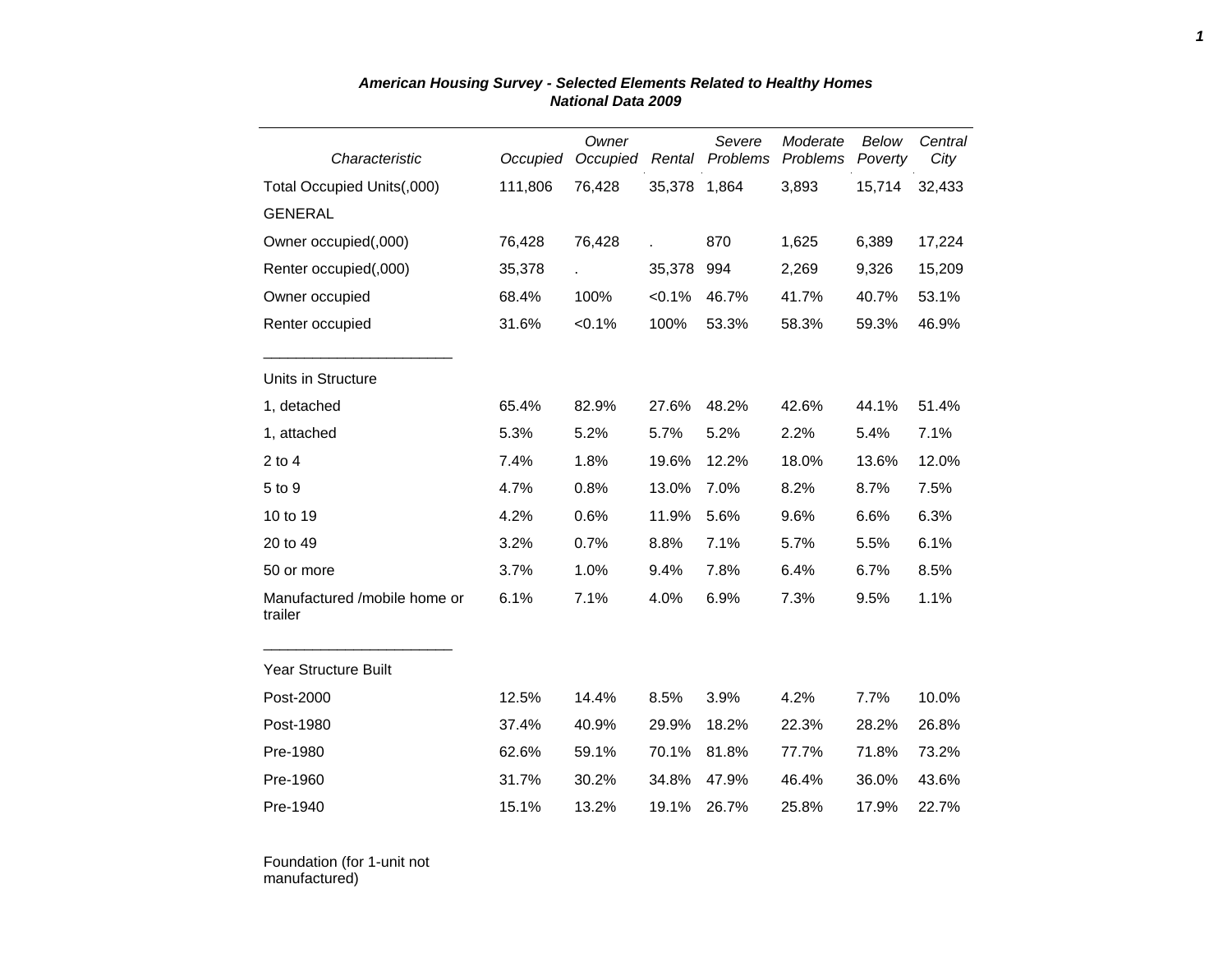| Characteristic                                         | Occupied | Owner<br>Occupied |        | Severe<br>Rental Problems | Moderate<br><b>Problems</b> | Below<br>Poverty | Central<br>City |
|--------------------------------------------------------|----------|-------------------|--------|---------------------------|-----------------------------|------------------|-----------------|
| 1-Unit not manufactured(,000)                          | 79,052   | 67,276            | 11,776 | 993                       | 1,743                       | 7,768            | 18,978          |
| With a basement under all of<br>house                  | 33.8%    | 35.4%             | 24.6%  | 36.3%                     | 22.2%                       | 26.6%            | 32.9%           |
| With a basement under part of<br>house                 | 10.4%    | 10.9%             | 7.3%   | 7.1%                      | 7.4%                        | 8.3%             | 8.1%            |
| With a crawl space                                     | 22.8%    | 22.0%             | 27.5%  | 30.8%                     | 42.7%                       | 26.1%            | 20.9%           |
| On a concrete slab                                     | 31.5%    | 30.4%             | 38.1%  | 23.6%                     | 22.5%                       | 36.2%            | 36.7%           |
| In some other way                                      | 1.5%     | 1.3%              | 2.5%   | 2.2%                      | 5.3%                        | 2.8%             | 1.4%            |
|                                                        |          |                   |        |                           |                             |                  |                 |
| <b>EXTERIOR</b>                                        |          |                   |        |                           |                             |                  |                 |
| <b>External Building Conditions (non</b><br>multiunit) |          |                   |        |                           |                             |                  |                 |
| Sagging roof                                           | 2.3%     | 1.9%              | 4.0%   | 9.2%                      | 11.3%                       | 5.2%             | 2.5%            |
| Missing roofing material                               | 5.6%     | 5.2%              | 7.5%   | 14.0%                     | 14.7%                       | 8.5%             | 6.2%            |
| Hole in roof                                           | 1.7%     | 1.5%              | 3.4%   | 8.2%                      | 11.9%                       | 4.2%             | 1.9%            |
| Missing bricks, siding, other<br>outside wall material | 2.8%     | 2.3%              | 5.2%   | 6.8%                      | 14.2%                       | 6.1%             | 3.0%            |
| Sloping outside walls                                  | 1.4%     | 1.1%              | 3.0%   | 7.3%                      | 7.0%                        | 3.2%             | 1.6%            |
| Boarded up windows                                     | 1.0%     | 0.8%              | 2.0%   | 3.4%                      | 4.6%                        | 2.7%             | 1.1%            |
| Broken windows                                         | 3.6%     | 3.0%              | 6.8%   | 9.4%                      | 12.6%                       | 7.1%             | 4.2%            |
| Bars on windows                                        | 4.0%     | 3.7%              | 5.5%   | 7.2%                      | 8.1%                        | 6.8%             | 10.2%           |
| Foundation crumbling or has open<br>crack or hole      | 2.7%     | 2.4%              | 4.2%   | 6.7%                      | 12.0%                       | 4.2%             | 3.6%            |
| None of the above                                      | 81.2%    | 82.6%             | 73.7%  | 62.9%                     | 53.8%                       | 69.5%            | 74.6%           |
| None of the above(excluding bars) 84.1%                |          | 85.3%             | 77.4%  | 67.1%                     | 58.5%                       | 74.3%            | 82.0%           |
| Water Leakage During Last 12<br>Months                 |          |                   |        |                           |                             |                  |                 |
| With leakage from outside                              | 9.9%     | 10.4%             | 8.9%   | 18.0%                     | 28.7%                       | 10.5%            | 10.3%           |

Roof 5.4% 5.7% 4.7% 11.4% 21.3% 6.0% 5.3%

structure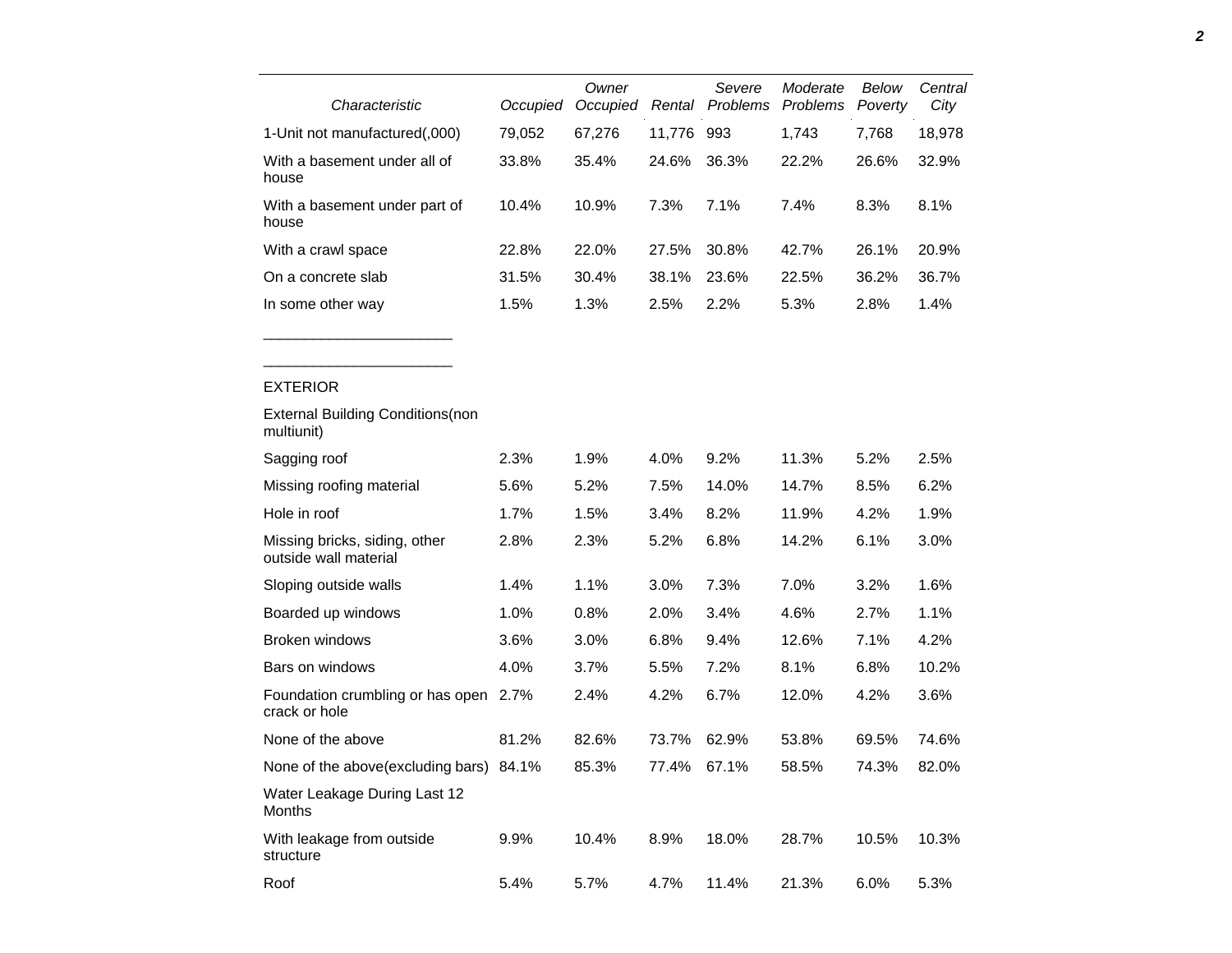| Characteristic                                          | Occupied | Owner<br>Occupied | Rental | Severe<br>Moderate<br>Problems<br>Problems |       | Below<br>Poverty | Central<br>City |
|---------------------------------------------------------|----------|-------------------|--------|--------------------------------------------|-------|------------------|-----------------|
| Basement leak                                           | 2.7%     | 3.3%              | 1.6%   | 3.1%                                       | 5.5%  | 2.0%             | 2.8%            |
| Walls, closed windows, or doors<br>leak                 | 1.9%     | 1.7%              | 2.4%   | 5.7%                                       | 7.2%  | 2.6%             | 2.5%            |
| Other or Unknown exterior Leak                          | 1.1%     | 1.0%              | 1.2%   | 2.5%                                       | 4.0%  | 1.2%             | 1.2%            |
| <b>INTERIOR</b>                                         |          |                   |        |                                            |       |                  |                 |
| Damage                                                  |          |                   |        |                                            |       |                  |                 |
| Holes in floors                                         | 1.0%     | 0.8%              | 1.6%   | 7.3%                                       | 10.0% | 2.2%             | 1.2%            |
| Open cracks or holes                                    | 4.9%     | 4.1%              | 6.8%   | 16.1%                                      | 31.3% | 8.3%             | 6.3%            |
| Broken plaster or peeling paint                         | 2.1%     | 1.6%              | 3.2%   | 10.0%                                      | 19.3% | 3.9%             | 3.1%            |
| Water Leakage During Last 12<br>Months                  |          |                   |        |                                            |       |                  |                 |
| With leakage from inside structure                      | 8.1%     | 6.8%              | 11.0%  | 16.3%                                      | 26.3% | 9.6%             | 9.8%            |
| Fixtures backed up or overflowed                        | 2.0%     | 1.6%              | 2.9%   | 4.0%                                       | 8.9%  | 2.5%             | 2.6%            |
| Pipes leaked                                            | 3.6%     | 2.9%              | 5.0%   | 9.4%                                       | 14.6% | 4.3%             | 4.1%            |
| Broken water heater                                     | 1.0%     | 1.0%              | 1.0%   | 1.6%                                       | 3.8%  | 1.0%             | 1.0%            |
| Other or Unknown                                        | 2.2%     | 1.7%              | 3.3%   | 5.1%                                       | 6.4%  | 2.8%             | 3.0%            |
|                                                         |          |                   |        |                                            |       |                  |                 |
| Rodents                                                 |          |                   |        |                                            |       |                  |                 |
| Signs of rats in last 3 mon.                            | 0.6%     | 0.5%              | 0.8%   | 3.1%                                       | 3.5%  | 1.0%             | 0.9%            |
| Signs of mice in last 3 mon.                            | 5.5%     | 5.2%              | 6.1%   | 13.1%                                      | 12.1% | 7.3%             | 5.2%            |
| Signs of rodents, not sure which<br>kind in last 3 mon. | 0.3%     | 0.2%              | 0.6%   | 1.5%                                       | 1.4%  | 0.7%             | 0.5%            |

*3*

\_\_\_\_\_\_\_\_\_\_\_\_\_\_\_\_\_\_\_\_\_\_\_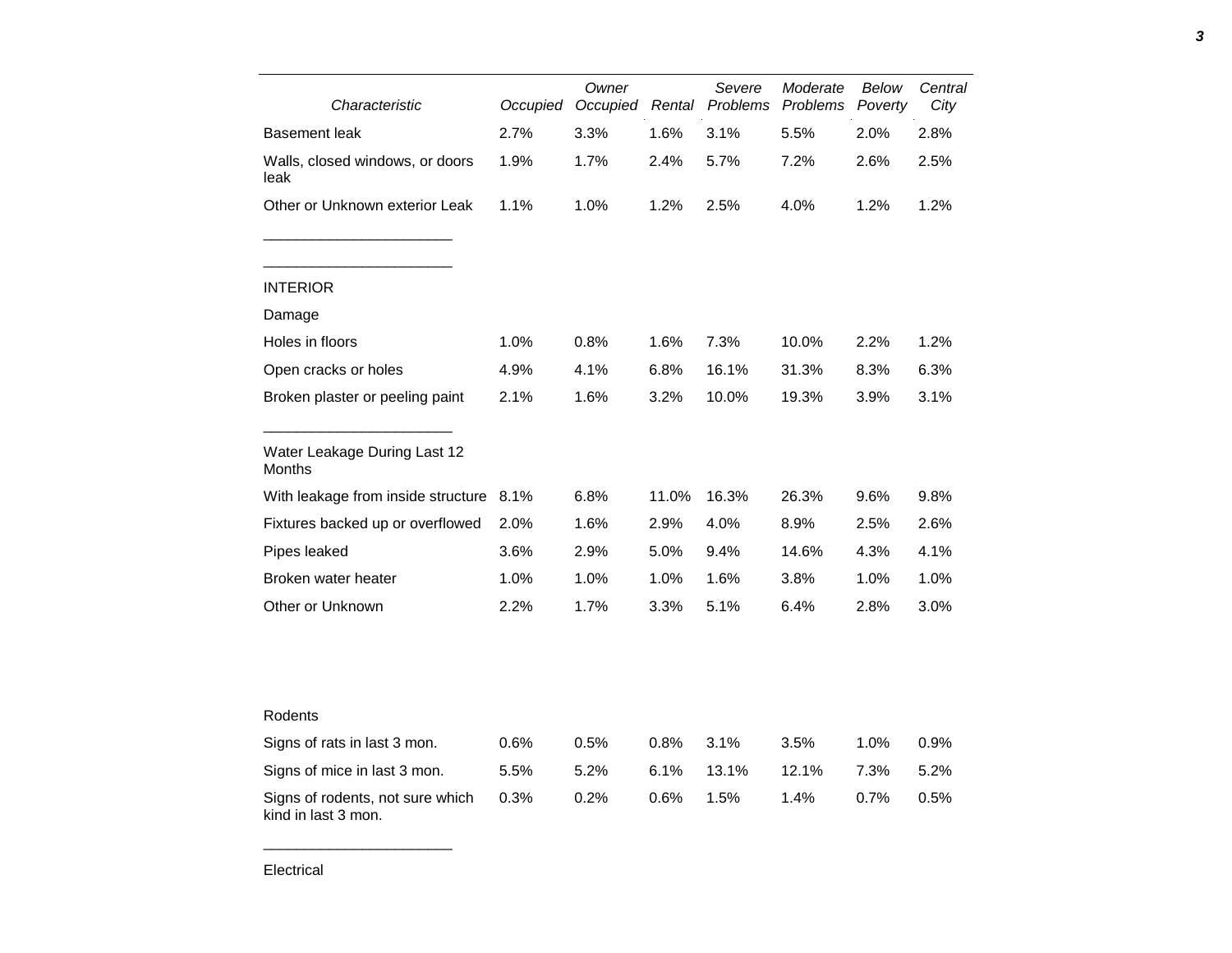| Characteristic                                            | Occupied | Owner<br>Occupied | Rental | Severe<br>Problems | Moderate<br>Problems | Below<br>Poverty | Central<br>City |
|-----------------------------------------------------------|----------|-------------------|--------|--------------------|----------------------|------------------|-----------------|
| No electrical wiring                                      | 0.1%     | 0.1%              | 0.1%   | 3.0%               | < 0.1%               | 0.1%             | $< 0.1\%$       |
| <b>Exposed wiring</b>                                     | 0.3%     | 0.3%              | 0.4%   | 2.7%               | 0.8%                 | 0.5%             | 0.4%            |
| Rooms without electric outlets                            | 1.2%     | 0.9%              | 1.8%   | 7.1%               | 2.7%                 | 2.1%             | 1.5%            |
| Fuses/breakers blown in last 3<br>mon.                    | 8.8%     | 8.9%              | 8.8%   | 14.5%              | 15.5%                | 8.0%             | 9.1%            |
| Sanitation                                                |          |                   |        |                    |                      |                  |                 |
| Lacking complete kitchen facilities                       | 1.6%     | 0.5%              | 3.9%   | 6.6%               | 41.8%                | 2.9%             | 2.9%            |
| Lacking some or all plumbing<br>facilities                | 1.1%     | 0.8%              | 1.9%   | 66.1%              | 0.1%                 | 1.9%             | 1.7%            |
| Water not safe to drink                                   | 7.6%     | 6.0%              | 11.1%  | 12.4%              | 14.2%                | 11.4%            | 9.0%            |
| Water stoppage in last 3 mon.                             | 3.3%     | 2.7%              | 4.6%   | 6.2%               | 8.8%                 | 3.9%             | 3.4%            |
| No flush toilets working some time<br>in last 3 mon.      | 1.9%     | 1.2%              | 3.5%   | 4.6%               | 9.4%                 | 3.7%             | 2.5%            |
| With sewage disposal breakdowns 1.3%<br>in last 3 mon.    |          | 1.1%              | 1.6%   | 3.3%               | 3.0%                 | 1.9%             | 1.6%            |
| Septic tank, cesspool, chemical<br>toilet                 | 20.2%    | 25.9%             | 7.7%   | 14.8%              | 15.7%                | 14.7%            | 1.2%            |
| With septic tank or cesspool<br>breakdowns in last 3 mon. | 0.2%     | 0.3%              | 0.2%   | 0.7%               | 0.4%                 | 0.2%             | $< 0.1\%$       |
| <b>HEATING/FUEL</b>                                       |          |                   |        |                    |                      |                  |                 |
| <b>Main Heating Equipment</b>                             |          |                   |        |                    |                      |                  |                 |
| Warm-air furnace                                          | 63.6%    | 67.6%             | 55.0%  | 48.9%              | 39.0%                | 57.0%            | 62.8%           |
| Steam or hot water system                                 | 11.2%    | 9.8%              | 14.2%  | 21.1%              | 12.9%                | 11.4%            | 15.5%           |
| Electric heat pump                                        | 11.9%    | 12.8%             | 9.9%   | 6.5%               | 4.9%                 | 9.6%             | 8.6%            |
| Built-in electric units                                   | 4.3%     | 2.8%              | 7.5%   | 6.0%               | 4.8%                 | 5.7%             | 3.7%            |
| Floor, wall, or other built-in hot air<br>without ducts   | 4.3%     | 2.7%              | 7.8%   | 5.5%               | 5.4%                 | 7.2%             | 5.7%            |
| Room heaters with flue                                    | 0.8%     | 0.8%              | 1.0%   | 0.8%               | 1.1%                 | 1.6%             | 0.5%            |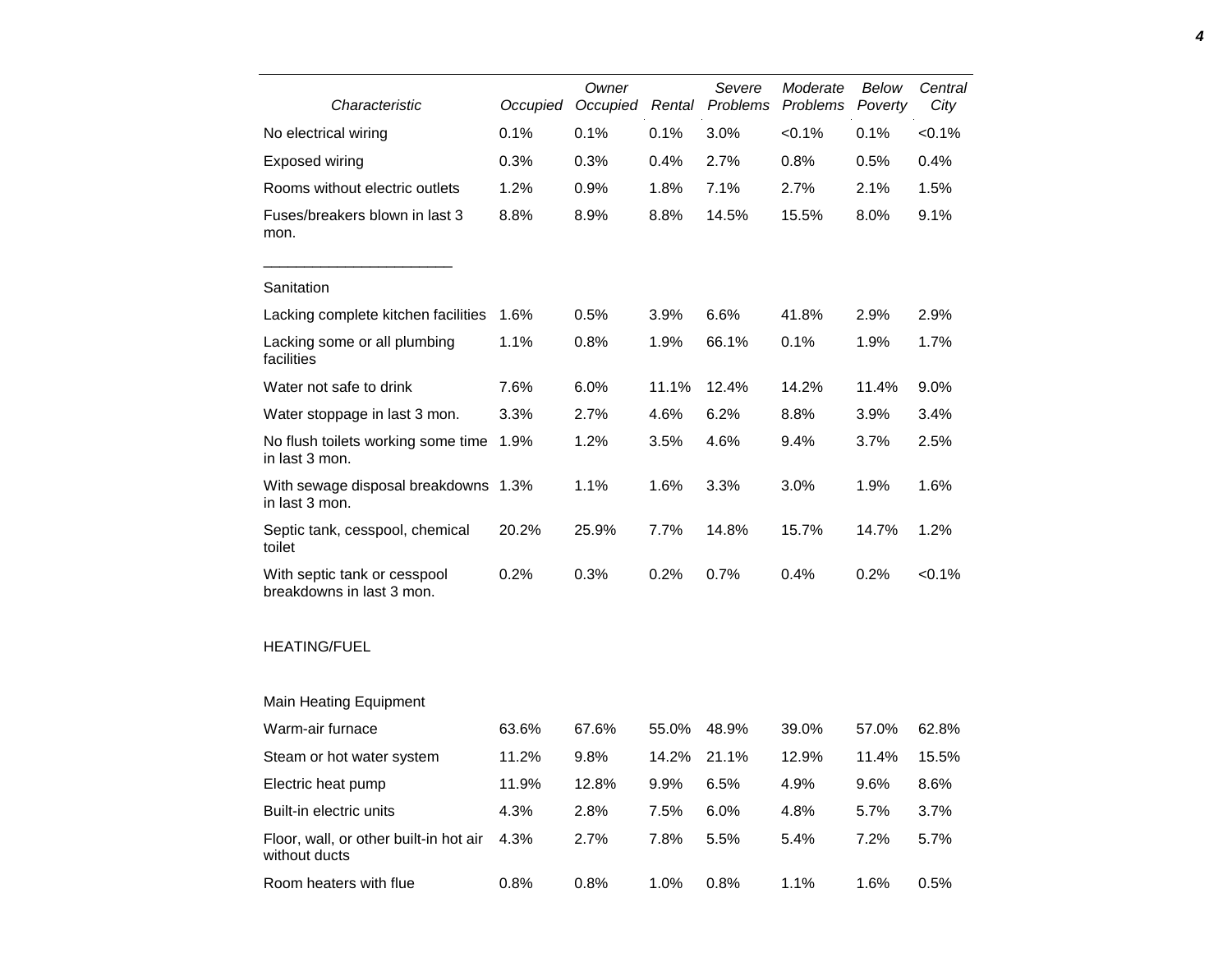| Characteristic                                              | Occupied | Owner<br>Occupied | Rental    | Severe<br>Problems | Moderate<br>Problems | Below<br>Poverty | Central<br>City |
|-------------------------------------------------------------|----------|-------------------|-----------|--------------------|----------------------|------------------|-----------------|
| Room heaters without flue                                   | 1.0%     | 0.9%              | 1.2%      | 1.9%               | 27.5%                | 2.2%             | 0.7%            |
| Portable electric heaters                                   | 1.0%     | 0.7%              | 1.8%      | 3.1%               | 2.1%                 | 2.7%             | 1.3%            |
| <b>Stoves</b>                                               | 0.9%     | 1.1%              | 0.5%      | 4.2%               | 1.2%                 | 1.3%             | 0.1%            |
| Fireplace with inserts                                      | 0.2%     | 0.2%              | < 0.1%    | 0.1%               | 0.1%                 | < 0.1%           | < 0.1%          |
| Fireplace without inserts                                   | < 0.1%   | < 0.1%            | < 0.1%    | $< 0.1\%$          | < 0.1%               | < 0.1%           | < 0.1%          |
| Other                                                       | 0.3%     | 0.3%              | 0.4%      | 0.8%               | 0.4%                 | 0.7%             | 0.3%            |
| No heating equipment                                        | 0.3%     | 0.3%              | 0.5%      | 0.8%               | 0.5%                 | 0.5%             | 0.6%            |
| Cooking stove                                               | 0.1%     | < 0.1%            | 0.1%      | 0.2%               | 0.1%                 | 0.2%             | 0.1%            |
| <b>Water Heating Fuel</b>                                   |          |                   |           |                    |                      |                  |                 |
| Electricity                                                 | 40.7%    | 38.4%             | 45.6%     | 31.9%              | 40.1%                | 47.4%            | 31.0%           |
| Gas, LP/bottled gas                                         | 54.8%    | 57.1%             | 49.7%     | 57.5%              | 54.7%                | 48.8%            | 64.0%           |
| Fuel oil                                                    | 4.2%     | 4.0%              | 4.5%      | 9.9%               | 4.8%                 | 3.7%             | 4.8%            |
| Kerosene or other liquid fuel                               | < 0.1%   | < 0.1%            | $< 0.1\%$ | < 0.1%             | 0.1%                 | $< 0.1\%$        | $< 0.1\%$       |
| Other                                                       | 0.3%     | 0.4%              | 0.2%      | 0.6%               | 0.3%                 | 0.1%             | 0.2%            |
| Clothes Dryer(,000)                                         | 90,905   | 72,562            | 18,343    | 1,048              | 2,245                | 9,428            | 21,757          |
| Have Clothes Dryer                                          | 81.3%    | 94.9%             | 51.8%     | 56.2%              | 57.7%                | 60.0%            | 67.1%           |
| Electricity                                                 | 77.5%    | 75.9%             | 84.2%     | 76.5%              | 82.2%                | 82.6%            | 73.5%           |
| Gas, LP gas (liquid propane)                                | 22.4%    | 24.1%             | 15.7%     | 23.5%              | 17.8%                | 17.4%            | 26.4%           |
| Other                                                       | < 0.1%   | < 0.1%            | 0.1%      | < 0.1%             | < 0.1%               | 0.1%             | 0.1%            |
| <b>Heating Problems</b>                                     |          |                   |           |                    |                      |                  |                 |
| Uncomfortably cold for 24 hours or 9.2%<br>more last winter |          | 8.2%              | 11.8%     | 40.2%              | 20.7%                | 13.2%            | 9.9%            |
| Heating equipment breakdowns                                | 2.4%     | 2.1%              | 3.2%      | 31.6%              | 4.9%                 | 3.6%             | 3.0%            |
| Other causes                                                | 6.4%     | 6.0%              | 7.3%      | 10.9%              | 14.5%                | 8.5%             | 6.3%            |
| Utility interruption                                        | 2.5%     | 2.9%              | 1.5%      | 2.4%               | 2.4%                 | 2.0%             | 1.4%            |
| Inadequate heating capacity                                 | 1.0%     | 0.5%              | 2.0%      | 2.4%               | 4.1%                 | 2.4%             | 1.5%            |
| Inadequate insulation                                       | 0.9%     | 0.5%              | 1.6%      | 2.7%               | 4.6%                 | 1.7%             | 1.2%            |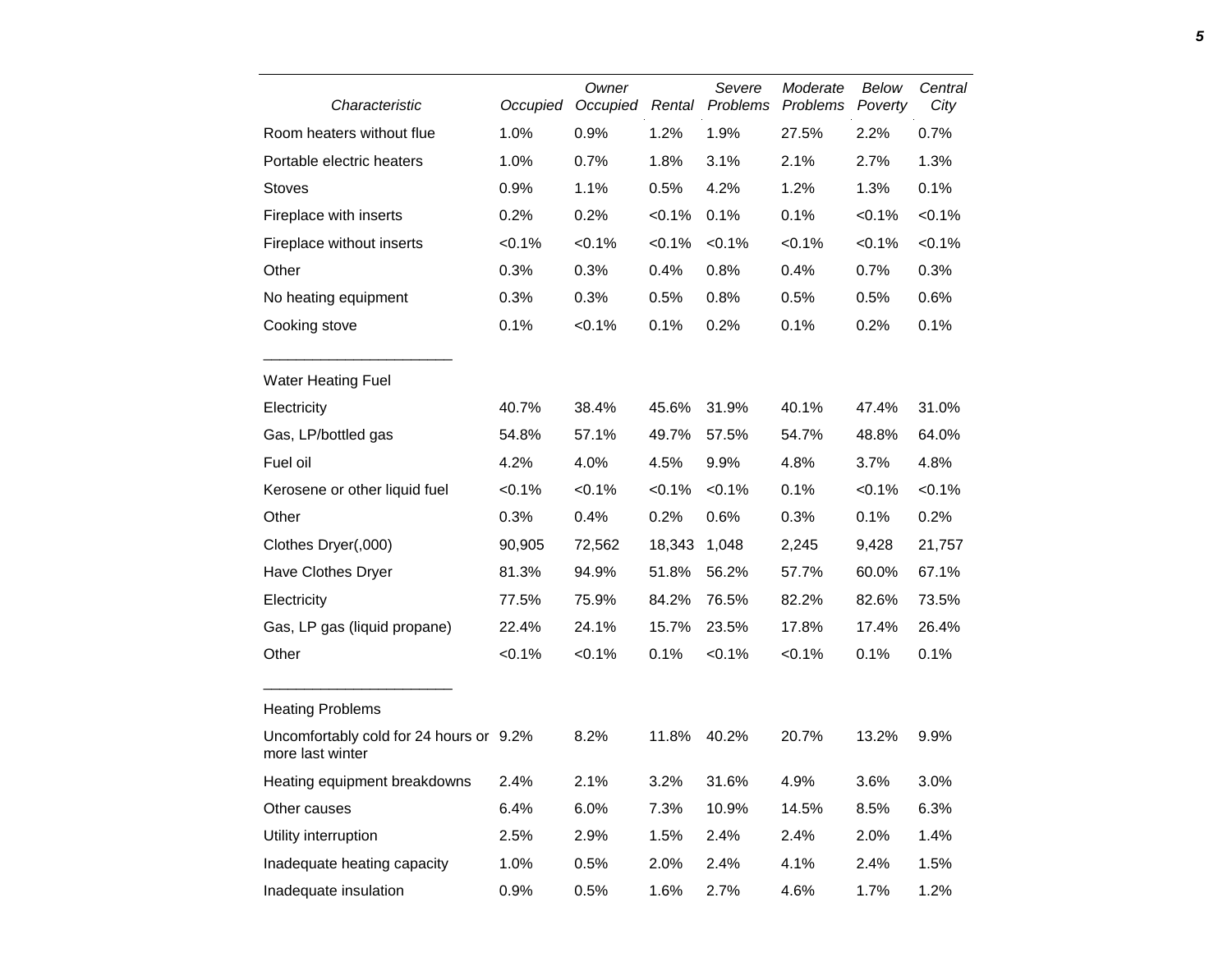| Characteristic                              | Occupied  | Owner<br>Occupied | Rental    | Severe       | Moderate<br>Problems Problems | Below<br>Poverty | Central<br>City |
|---------------------------------------------|-----------|-------------------|-----------|--------------|-------------------------------|------------------|-----------------|
| Cost of heating                             | 1.1%      | 1.1%              | 1.3%      | 1.7%         | 2.8%                          | 1.7%             | 1.3%            |
| Other                                       | 1.6%      | 1.4%              | 2.0%      | 3.4%         | 4.4%                          | 2.1%             | 1.7%            |
| <b>SELECTED PHYSICAL</b><br><b>PROBLEMS</b> |           |                   |           |              |                               |                  |                 |
| Severe Physical Problems(,000)              | 1,864     | 870               | 994       | 1,864        |                               | 490              | 825             |
| Severe physical problems                    | 1.7%      | 1.1%              | 2.8%      | 100%         |                               | 3.1%             | 2.5%            |
| Plumbing                                    | 1.1%      | 0.8%              | 1.9%      | 66.1%        |                               | 1.9%             | 1.7%            |
| Heating                                     | 0.5%      | 0.3%              | 0.8%      | 29.2%        |                               | 1.1%             | 0.8%            |
| Electric                                    | 0.1%      | 0.1%              | $< 0.1\%$ | 3.8%         |                               | 0.1%             | $< 0.1\%$       |
| Hallways                                    | < 0.1%    | $< 0.1\%$         | $< 0.1\%$ | $< 0.1\%$    | ÷.                            | $< 0.1\%$        | $< 0.1\%$       |
| Upkeep                                      | 0.1%      | $< 0.1\%$         | 0.1%      | 4.0%         |                               | 0.2%             | 0.1%            |
| Moderate Physical Problems(,000)            | 3,893     | 1,625             | 2,269     | l.           | 3,893                         | 1,066            | 1,580           |
| Moderate physical problems                  | 3.5%      | 2.1%              | 6.4%      | l.           | 100%                          | 6.8%             | 4.9%            |
| Plumbing                                    | 0.1%      | 0.1%              | 0.3%      | l.           | 4.2%                          | 0.4%             | 0.2%            |
| Heating                                     | 1.0%      | 0.9%              | 1.1%      |              | 27.5%                         | 2.1%             | 0.7%            |
| Upkeep                                      | 1.5%      | 0.4%              | 3.7%      |              | 41.8%                         | 2.6%             | 2.7%            |
| Hallways                                    | $< 0.1\%$ | $< 0.1\%$         | $< 0.1\%$ | $\mathbf{r}$ | $< 0.1\%$                     | $< 0.1\%$        | $< 0.1\%$       |
| Kitchen                                     | 1.1%      | 0.8%              | 1.6%      |              | 30.2%                         | 2.2%             | 1.5%            |
| OVERALL OPINION OF<br><b>STRUCTURE</b>      |           |                   |           |              |                               |                  |                 |
| 1(worst)                                    | 0.5%      | 0.3%              | 1.0%      | 2.9%         | 2.1%                          | 1.6%             | 0.8%            |
| $\overline{c}$                              | 0.3%      | 0.2%              | 0.6%      | 1.5%         | 1.0%                          | 0.7%             | 0.4%            |
| $\ensuremath{\mathsf{3}}$                   | 0.6%      | 0.2%              | 1.3%      | 2.0%         | 3.3%                          | 1.5%             | 0.7%            |
| 4                                           | 1.1%      | 0.6%              | 2.1%      | 5.1%         | 3.4%                          | 2.1%             | 1.2%            |
| 5                                           | 4.9%      | 3.2%              | 8.5%      | 8.3%         | 12.4%                         | 9.2%             | 6.2%            |
| 6                                           | 4.8%      | 3.6%              | 7.5%      | 8.5%         | 9.4%                          | 6.4%             | 5.7%            |